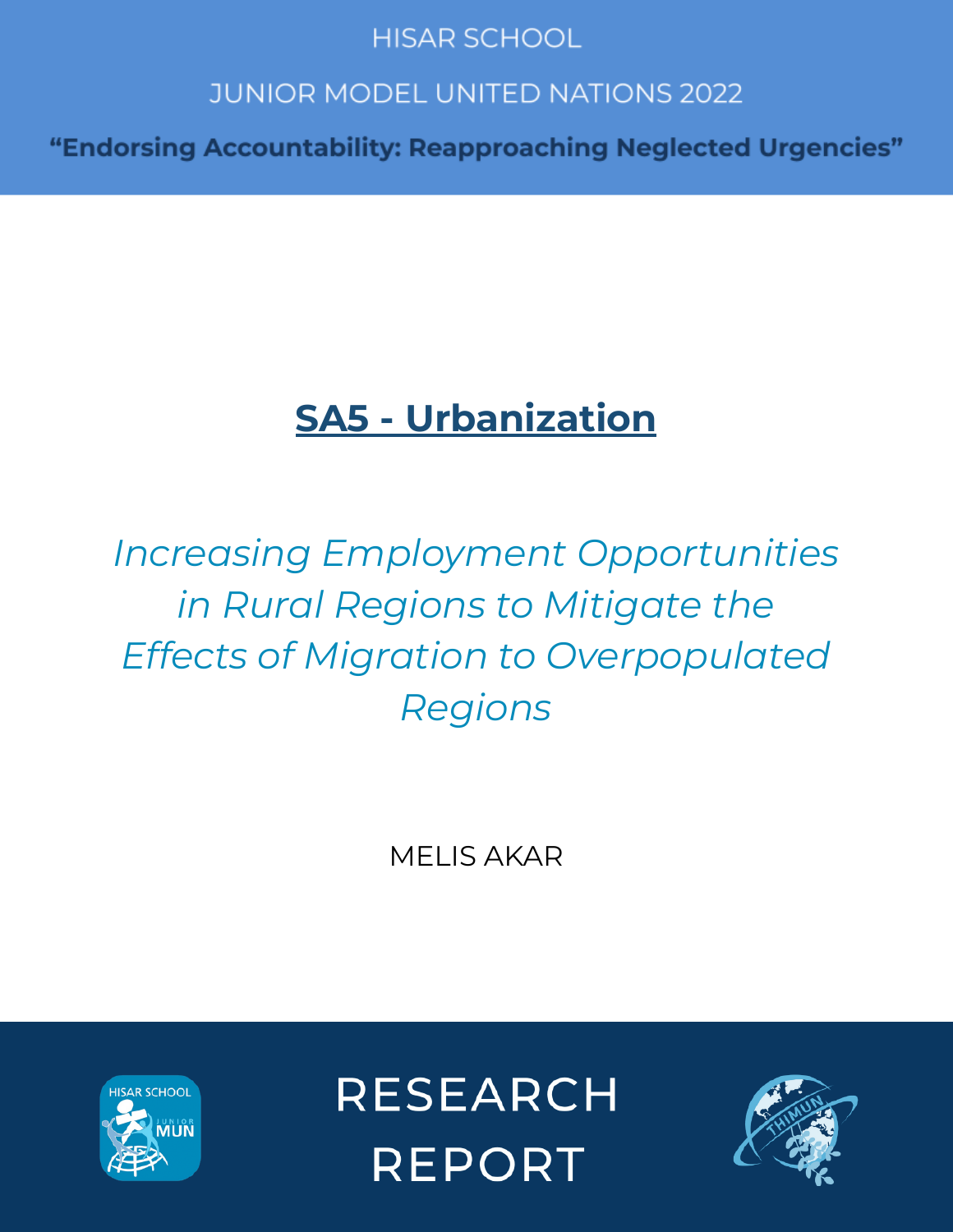**Forum:** Urbanization (SA5)

**Issue:** Increasing employment opportunities in rural regions to mitigate the effects of migration to overpopulated regions.

**Student Officer:** Melis Akar - Deputy Chair

#### **Introduction**

There has been a forty percent increase in international migration since 2000, the requisition for employment inclined. Each year the rate of refugees settling in urban areas increases and the refugees preferring rural regions decrease. But with the increase in incoming people, the urban city becomes more overpopulated. The main cause of this regional preference is the lack of job opportunities in rural regions. The United Nations (UN) has been attempting to resolve the issue of refugee migration but with 82.4 million refugees and 281 million migrants, the issue must be considered as urgent and not yet resolved.

#### **Definition of Key Terms**

**Rural Region:** Places related to the countryside and rather than to any towns

**Migration:** Moving from one place or a country to another for economic, educational, social and security related reasons

**Immigrant:** Someone who permanently comes to live in a foreign country.

**Nomad:** Someone who does not permanently stay in a place, constantly travels.

**Refugee:** A person who has been forced to leave a country mainly because of a war

**Slum:** Informal settlements in cities with very poor habitable conditions; usually are very crowded

**Internally Displaced Person (IDP):** People who have been obligated or forced to leave their habitats because of violence situations and human rights violations.

**Assimilation:** Minority groups assuming the values and life of the majority they are living in.

**Asylum:** Protection offered by the governments for political refugees.

#### **General Overview**

Humans have been nomads until permanently establishing sedentary communities. After that people have started seeking other places different from their habitats. According to the Food and Agriculture Organization (FAO), migration is mainly caused by conflicts, violence, natural disasters, and socio-economic problems. Between 2000 and 2020 the Less Economically Developed Countries (LEDCs) urban migration increased by 70 percent,which shows the rapid increase in urban settlement. There has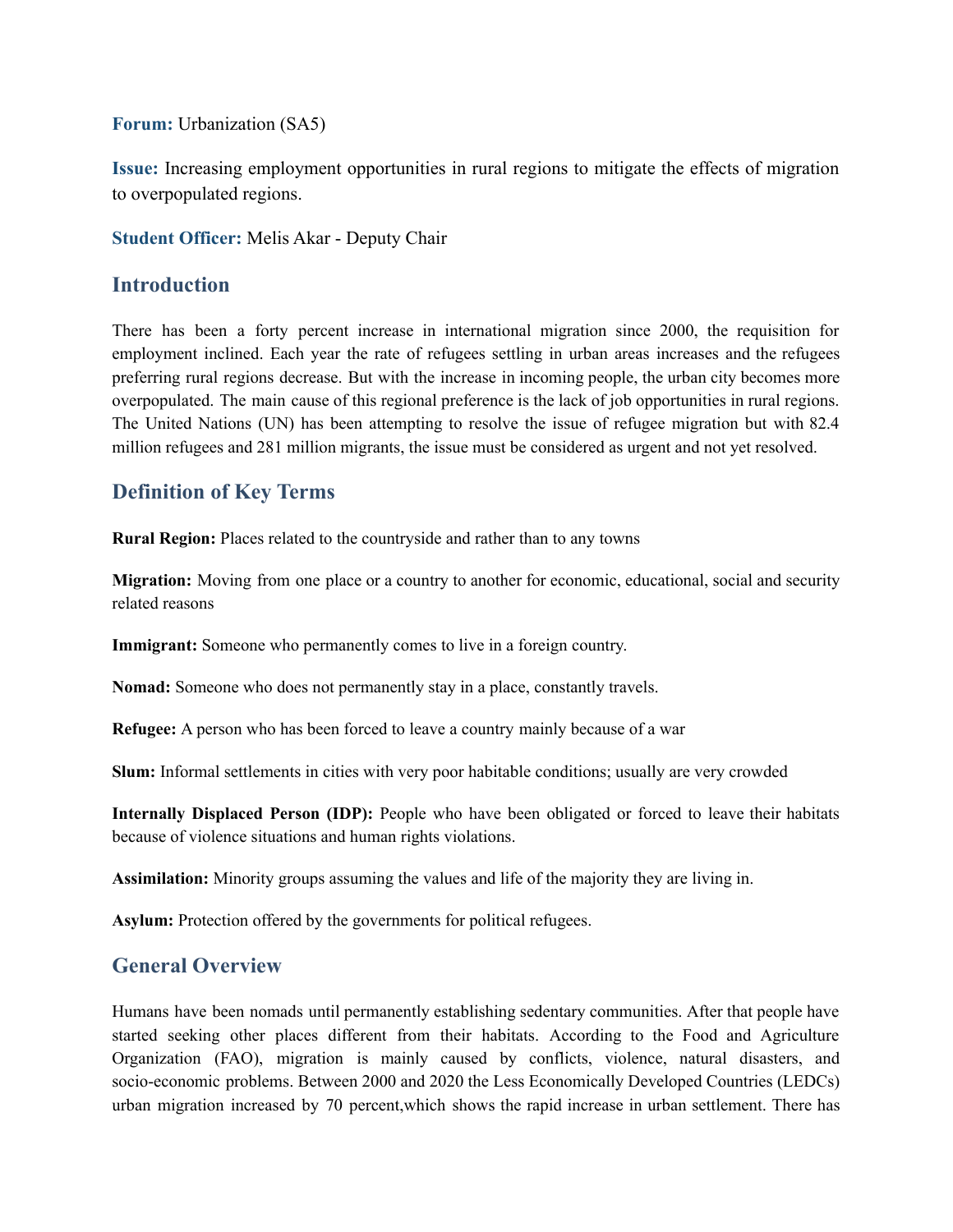been a significant decrease in rural migration. Mostly after the 1900s people have been seeking solutions for the increase in refugees. There have been several meetings and treaties regarding the problem however the problem is not yet fully resolved and the refugees keep increasing mostly in urbanized areas.

In International Organization for Migration's (IOM) 2015 world migration report it is presented that the motivations behind immigrants settling in urbanized cities are mainly; search for better job opportunities, women working to support their families or rejoining with their husbands, people searching for asylums, students, environmental disasters, and national conflicts. Urban cities also provide the migrants healthcare systems, educational opportunities, and security. These are particularly important for immigrants because after leaving their countries because of social or economic problems, they seek for places with better governmental services. However since most rural regions do not have such extensive privileges in communal services, immigrants choose to travel to more populated regions.

As stated before, employment has been an important issue for migrants for several years. In a research by the London School of Commerce, it is proven that employers are generally more reluctant towards migrant workers. Sometimes because of the academic backgrounds of candidates. Most migrant workers, who do have a job earn the minimum wage of the country by sometimes conducting physically demanding work. Especially with the Covid-19 pandemic, the employment of migrant workers significantly dropped. Particularly of the ones who worked in low-waged sectors according to the report of International Labor Organization (ILO).

According to the United Nations High Commissioner for Refugees (UNHCR) data, 68 percent of all the refugees originate from only five countries. These nations are Syria, Venezuela, Afghanistan, South Sudan and Myanmar from the highest number of immigrants to the least. On the other hand, five countries host 39 percent of all the refugees in the world which are: Turkey, Colombia, Uganda, Pakistan and Germany in order. Most of the migrants who are forced to travel because of external socio-economic factors tend to locate in the five countries above because they have appealing safety, economic conditions and easy asylum procedures. All in all, the easier residentials of the countries that host most refugees in the world are more attractive to the immigrants mostly from the countries with poor living conditions stated above.

To summarize, most migration is caused by negative external factors within countries. Since 2000, there has been a significant increase in the number of migrants from LEDCs to urban settlements. Immigrants choose settling in places with easier asylums and more job opportunities to gain a wage for survival. That's why migrants tend to prefer urban regions rather than rural ones. One of the major problems that migrants face is employment especially during the pandemic conditions. Also a great number of migrants worldwide come from just five developing countries. In order to maintain a population within urban areas governments tend to increase employment in rural areas to mitigate the immigrants to those regions.

#### **Major Parties Involved and Their Views**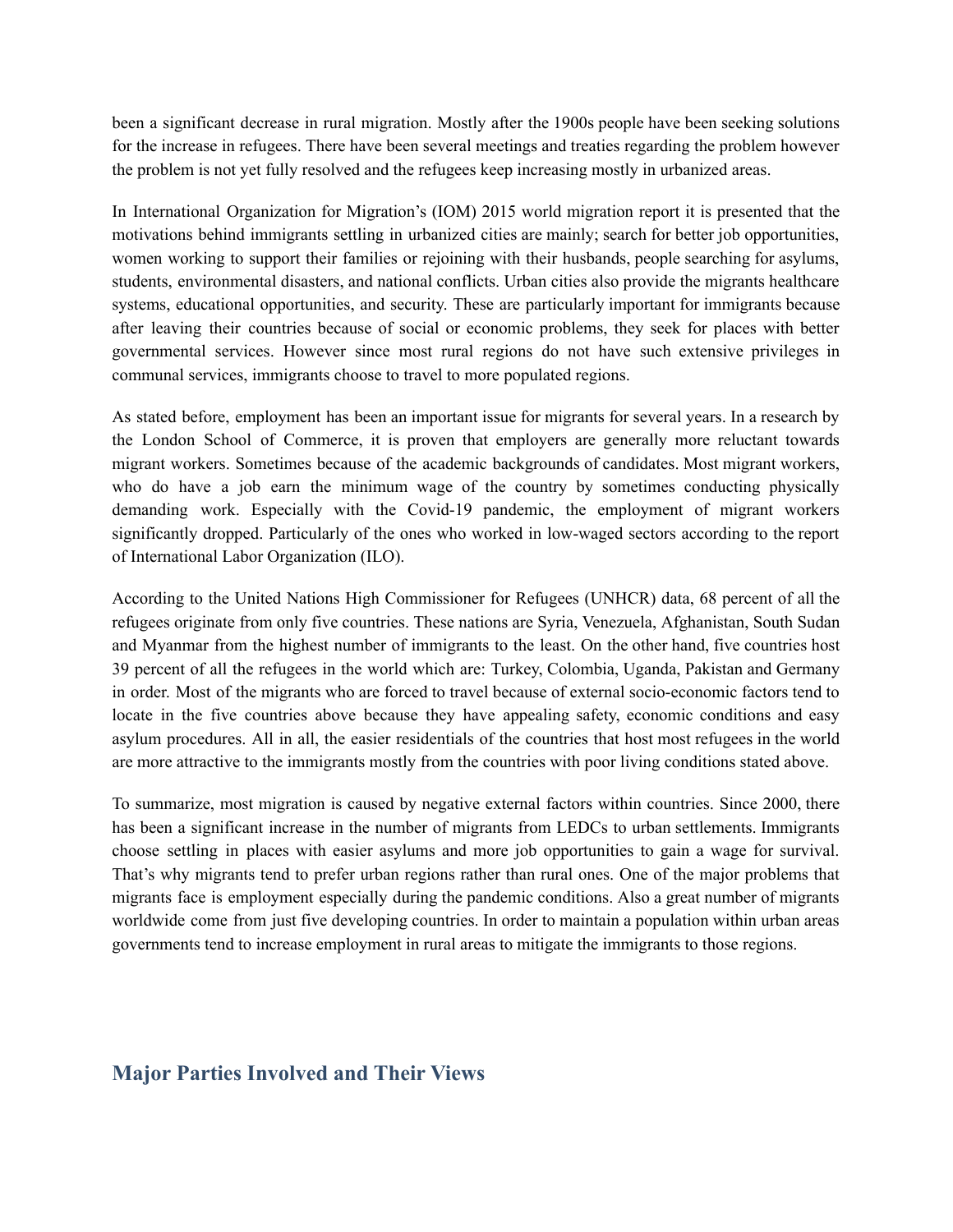**The Food and Agriculture Organization (FAO):** FAO was established by the UN in 1945 to lead efforts on defeating international security of food and hunger. Regarding these duties, FAO has been working to research the impacts of migration to rural areas and promoting policies for rural mobility by working closely with governments and organizations.

**International Labor Organization (ILO):** ILO is a UN organization founded in 1919 who mandates social and economic justice by setting international standards on work forces. The ILO specifically works to forge policies to increase the benefits of labor migration.

**International Organization for Migration (IOM):** IOM, which was established in 1951, provides services for migrants and refugees under the United Nations. Their mission includes developing resilience for vulnerable people on the move and forging strategies to manage mobility along with governments.

**United Nations High Commissioner for Refugees (UNHCR):** Started in 1950, the UNHCR works for aiding and protecting refugees, immigrants and displaced communities then helping them resettle in another country.

**Syrian Arab Republic:** Syria has been the main origin of refugees from 2014 until 2019. There have been 6.6 million Syrian refugees who have been hosted by 126 countries. The number of refugees make up more than half of the country's population.

**Venezuela:** 4.1 million refugees originated from Venezuela. It is the second country with the most refugees. More than 18 percent of the population have left the country due to hunger, crime, violence etc.

**Turkey:** Turkey hosts 3.7 million refugees which is the largest number of refugees worldwide. Most of the refugees in Turkey are from LEDCs in the Middle East.

**Colombia:** Colombia is the second country with the most refugees, hosting 1.7 million migrants. Colombia mostly has Venezuellan, Haitian and Cuban migrants.

#### **Timeline of Events**

| 10 December 1948 | the Universal Declaration of Human Rights                                                                                                                 |
|------------------|-----------------------------------------------------------------------------------------------------------------------------------------------------------|
| 1 July 1949      | Migration for Employment Convention (Revised), established by the ILO                                                                                     |
| 9 December 1978  | Migrant Workers (Supplementary Provisions) Convention, 1975, came into force                                                                              |
| 18 December 1990 | "the International Convention on the Protection of the Rights of All Migrant<br>Workers and Members of Their Families" treaty was signed by 39 UN members |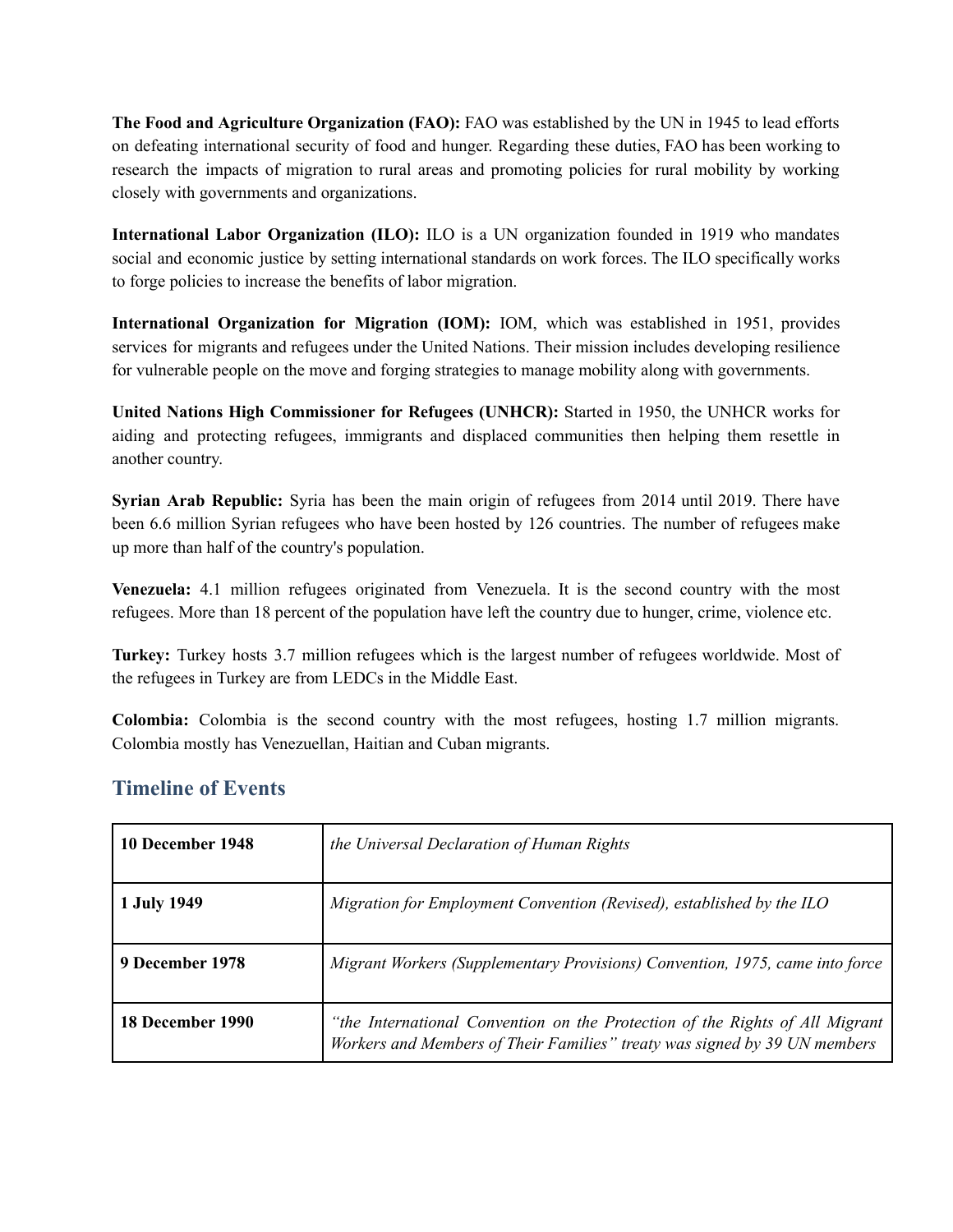| 10 December 1948    | the Universal Declaration of Human Rights                                                                                                      |
|---------------------|------------------------------------------------------------------------------------------------------------------------------------------------|
| 1 July 2003         | the International Convention on the Protection of the Rights of All Migrant<br>Workers and Their Families was approved by 33 members of the UN |
| 25 September 2015   | "Transforming Our World: The 2030 Agenda for Sustainable Development<br>Goals" were adopted in the UN New York Headquarters                    |
| 19 September 2016   | New York Declaration for for Refugees and Migrants was adopted by 193<br>countries                                                             |
| 10-11 December 2018 | Intergovernmental Conference on the Global Compact for Migration was held<br>in Marrakech, Morocco by the UN General Assembly                  |

#### **Treaties and Events**

**The International Convention on the Protection of the Rights of All Migrant Workers:** The convention was to create an international treaty emphasizing the rights of migrant workers. 33 Nations collaborated to the tratety.

**2030 Agenda for Sustainable Development:** The United Nations declared 17 Sustainable Development Goals (SDGs) to be resolved until 2030. Resolving forced migration is also in this agenda under the 10th goal which is Reducing Inequalities Within and Among Countries.

**New York Declaration for Refugees and Migrants:** 193 members of the UN adopted the resolution regarding the rights of refugees and their safeties.

#### **Evaluation of Previous Attempts to Resolve the Issue**

Some governments believe that focusing only on rural areas' development would resolve migration to urban areas however this solution is rarely seen as effective. The migrants usually seek refuge in slums located in the urban areas for more job opportunities.

Another commonly attempted solution is the formation of refugee camps. The fundings of refugee camps has been going on since the 1950s in Europe. Even the considerably better camps fail to provide healthy living conditions for the refugees. These refugee camps rarely have electricity or running water. All the camps, including the ones built by the UNHCR were temporarily built but life frequently continues for generations. The refugee camps are deliberately placed far away from urban areas although there is a high unemployment rate. The camps do not succeed in permanently locating refugees mostly because of the poor living standards and lack of employment opportunities.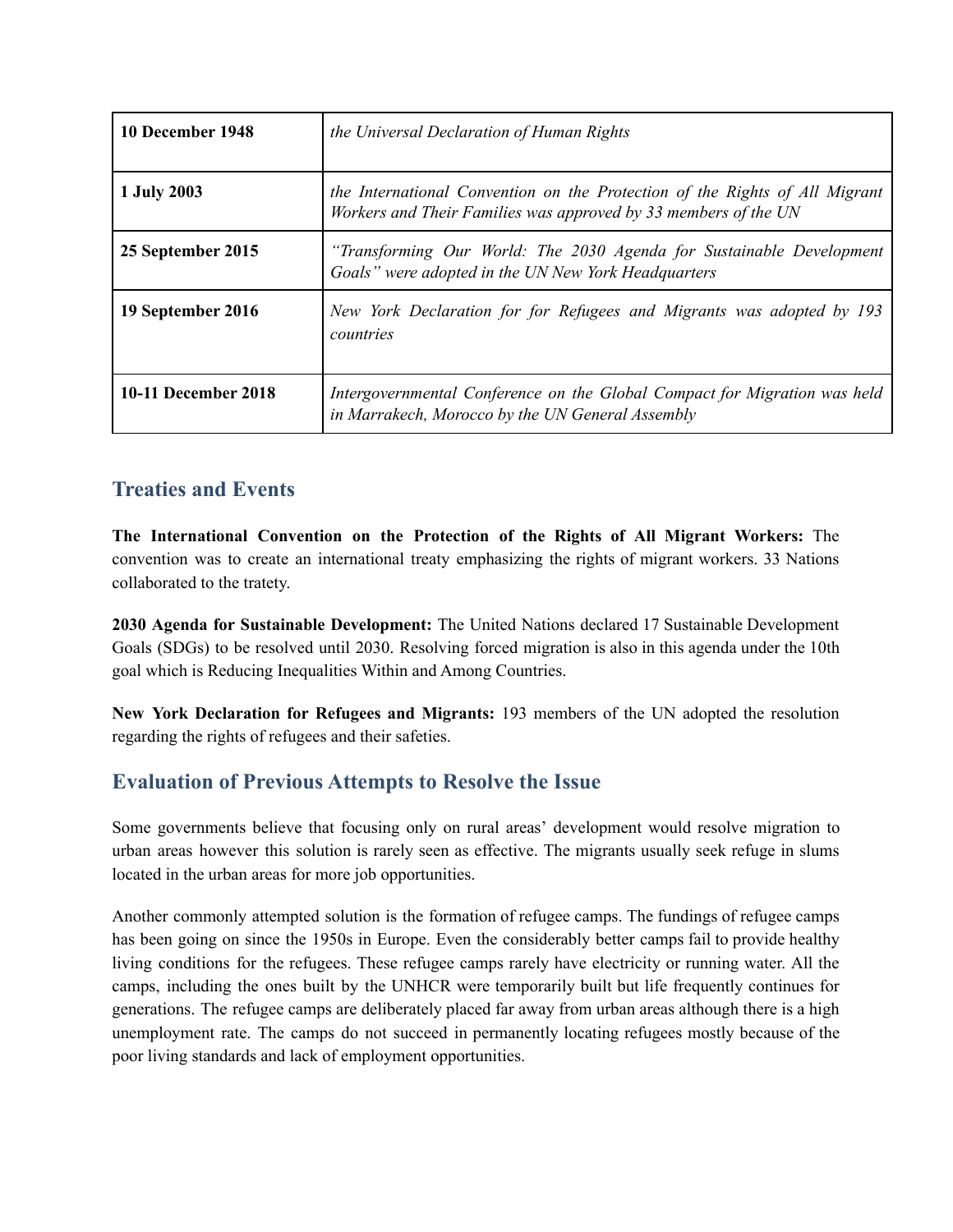#### **Possible Solutions**

To resolve refugees settling in already overpopulated regions the living conditions and employment opportunities must be increased in rural areas to maintain the balance between the populations of regions. In order to increase job opportunities in rural areas, the governments should spend resources on building facilities, creating agricultural lands. The construction business would be an income for the refugees seeking employment. To increase the employment opportunities in LEDCs, collaboration with member nations and funds should be encouraged. For resolving employment of refugees, a sustainable economy in rural areas should be assured. Additionally, collaboration with Non-Governmental Organizations (NGOs) are crucial for building refugees a life in rural regions. To mitigate refugees to the countryside it is obligatory to have certain living standards in the areas. Depending on the place, safe houses, hospitals, education facilities, security stations (like police, gendarme etc.) and similar structures must be established.

Last but not least, for securing the migration towards rural regions it is important to focus on equality in the region. Considering the migrants are also minorities in the country, To urge these minority groups to stay, governments may choose to honor their values, by building schools of their education system, establishing their religion's temples or buildings. The better living standards and respectful environment towards refugees is sustained, it would be more likely to maintain and mitigate the refugees in rural regions. Contrastingly, governments might choose to assimilate the minority groups which could be a long term solution to reduce refugees in overpopulated regions depending on their policies. It is rather important to make the refugee settle in the rural area to encourage other refugees to live in that region.

Overall, to resolve the resettlements of immigrants, governments might improve their conditions for living, increase their job opportunities, and maintain equality for the immigrants and citizens.

#### **Bibliography**

"Migration, Agriculture and Rural Development". *FAO*. 2016, [https://www.fao.org](https://www.fao.org/3/i6064e/i6064e.pdf)

"World Migration Report 2020". *World Migration Report IOM*. [https://worldmigrationreport.iom.int](https://worldmigrationreport.iom.int/wmr-2020-interactive/#:~:text=The%20current%20global%20estimate%20is,over%20the%20past%20five%20decades)

"Population Facts". *UN*. December 2017, [https://www.un.org/en/development/desa/population/migration/publications/populationfacts.pdf](https://www.un.org/en/development/desa/population/migration/publications/populationfacts/docs/MigrationPopFacts20178.pdf)

"Transforming Our World: 2030 Agenda for Sustainable Development". *SDGs UN*. <https://sdgs.un.org/2030agenda>

"Migration Rights". *Migration Data Portal*. 28.01.2022, <https://www.migrationdataportal.org/themes/migrant-rights>

"Migration". *FAO*. <https://www.fao.org/rural-employment/work-areas/migration/ar/>